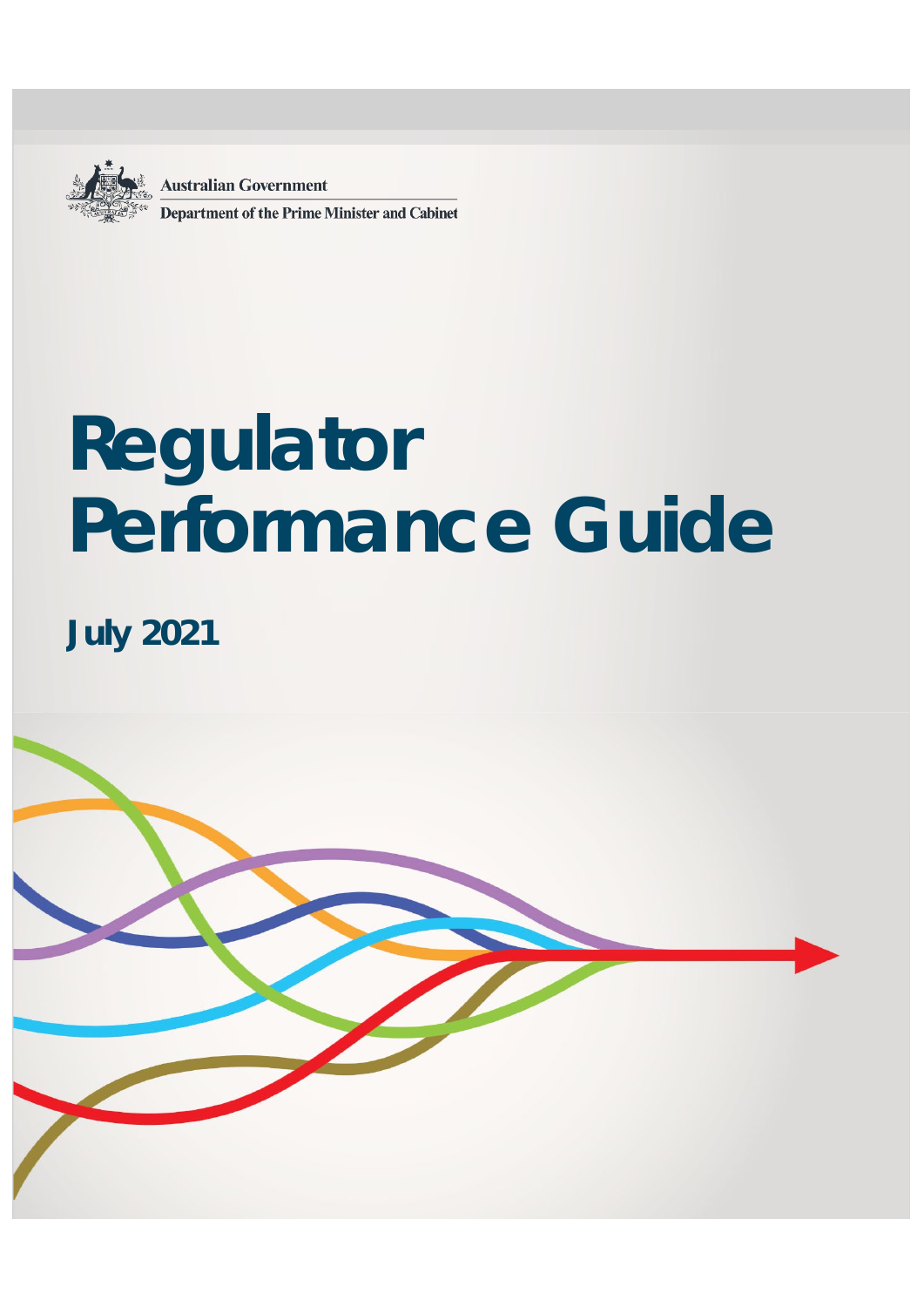**Copyright Statement PM&C** 

#### **Regulator Performance Guide**

© Commonwealth of Australia 2021

ISBN 978-1-925364-63-7

#### **Copyright Notice**

With the exception of the Commonwealth Coat of Arms, this work is licensed under a Creative Commons Attribution 4.0 International licence (CC BY 4.0)( https://creativecommons.org/licenses/by/4.0/).



#### Third party copyright

Wherever a third party holds copyright in this material, the copyright remains with that party. Their permission may be required to use the material. Please contact them directly.

#### **Attribution**

This publication should be attributed as follows:

© Commonwealth of Australia, Department of the Prime Minister and Cabinet, Regulator Performance Guide

#### Use of the Coat of Arms

The terms under which the Coat of Arms can be used are detailed on the following website:

#### https://pmc.gov.au/cca

#### Other uses

Enquiries regarding this document are welcome at: deregulation@pmc.gov.au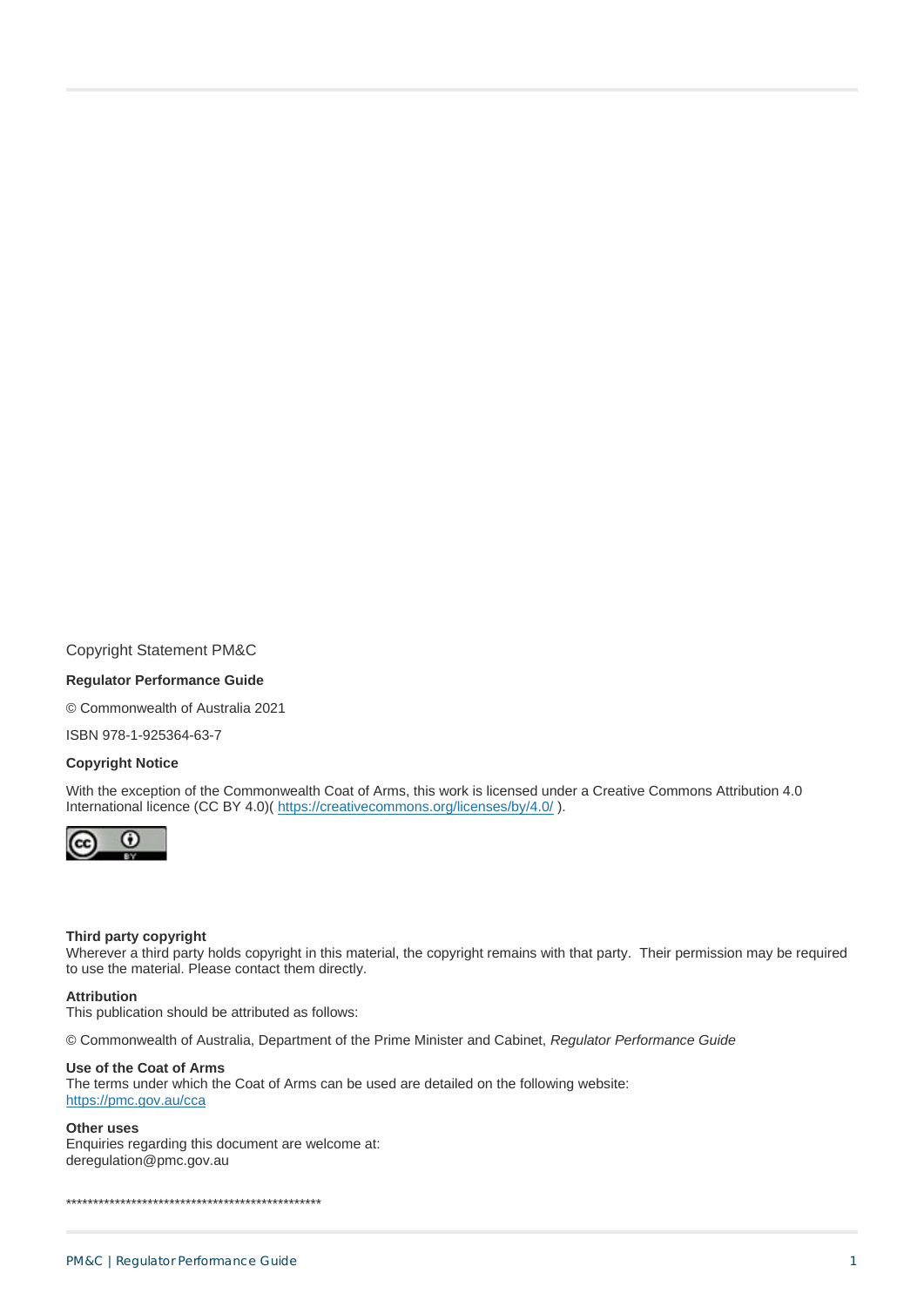## **Table of Contents**

| Performance reporting as part of Public Governance, Performance and Accountability Act 2013 requirements10 |  |
|------------------------------------------------------------------------------------------------------------|--|
|                                                                                                            |  |
|                                                                                                            |  |
|                                                                                                            |  |
|                                                                                                            |  |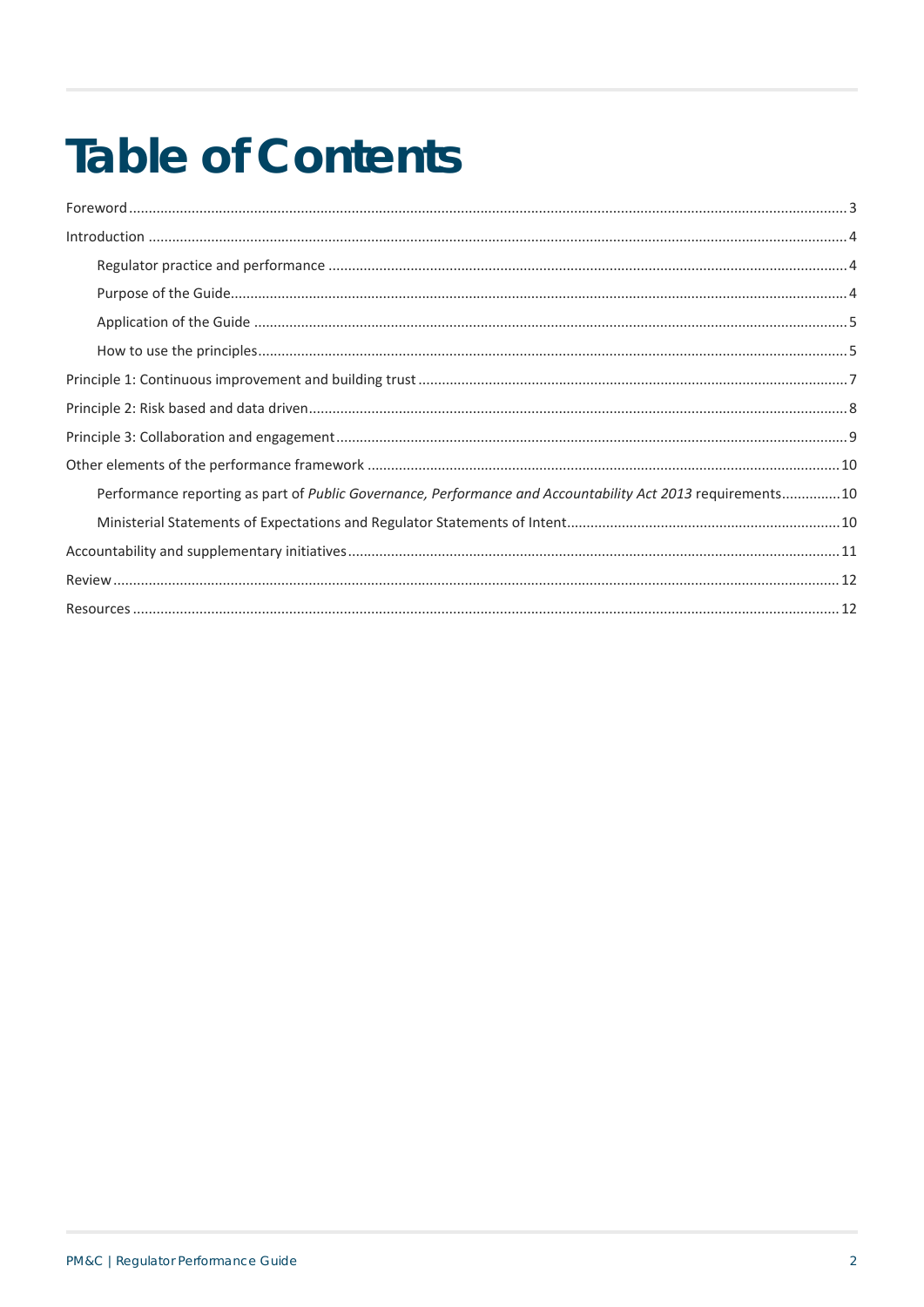## <span id="page-3-0"></span>**Foreword**



Regulator performance matters. Effectively administered regulation supports a safe and healthy community and provides a strong setting for business, markets and the economy. Even well-designed regulation can be undone by poor implementation or culture. Regulator responsiveness during COVID-19 showcased what can be achieved when regulators are flexible and pragmatic in delivering solutions while maintaining essential safeguards.

It is now more important than ever to ensure our regulatory settings are the best they can be. Through a renewed Deregulation Agenda, the Australian Government is focused on lifting regulator performance, capability and culture. Improving our regulatory settings will help unleash the potential of Australian business, drive economic and jobs growth and continue to meet the expectations of the Australian community.

The Government is committed to a stewardship approach to ongoing regulatory reform, where Ministers, Secretaries and Agency Heads are responsible for ensuring their regulatory settings are not 'set and forget'. Instead, regulations and how they are administered should be fit-for-purpose, and implemented in a way that maintains critical safeguards while reducing the regulatory burden.

To support Commonwealth regulators in demonstrating best practice, the Regulator Performance Guide sets out the Government's expectations for regulator performance. It also provides guidance for reporting against these expectations and the use of Ministerial Statements of Expectations and Regulator Statements of Intent.

The Guide has been developed following extensive consultation with business, regulators and other stakeholders, encompassing lessons learned during COVID-19 and the experiences of regulatory frameworks in other jurisdictions and internationally.

Thank you to those who provided feedback on the Guide, to ensure it provides a strong foundation for meaningful performance reporting that supports improved accountability, transparency and continuous improvement.

This Guide encourages regulators to deliver a more outcomes-focused, principles-based service – one that emphasises a proportional approach to risk, genuine engagement with regulated entities and the broader community, and the importance of maintaining trust and confidence in our regulatory settings.

#### **The Honourable Ben Morton MP**

Assistant Minister to the Prime Minister and Cabinet Assistant Minister to the Minister for the Public Service Assistant Minister for Electoral Matters June 2021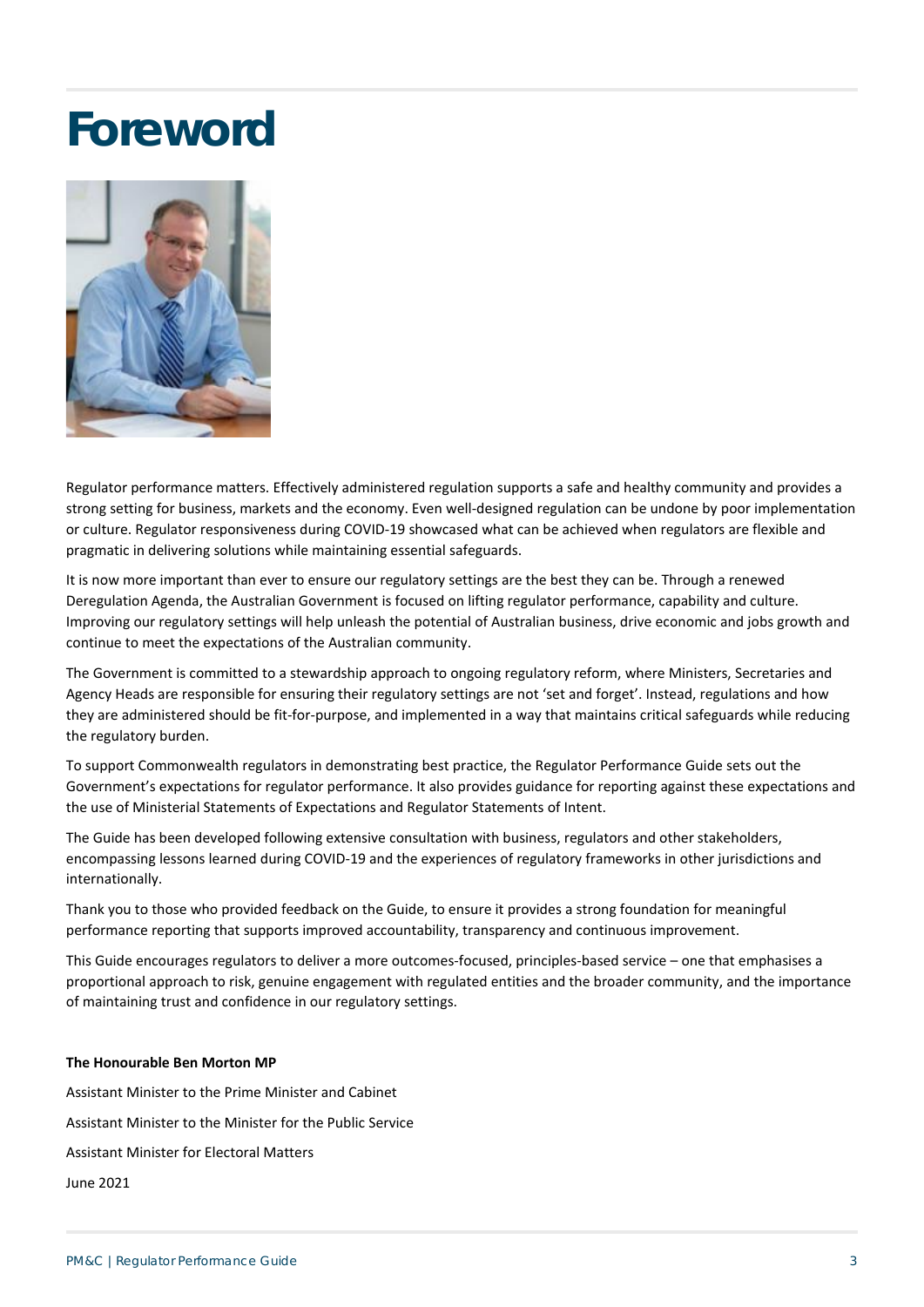## <span id="page-4-0"></span>**Introduction**

## <span id="page-4-1"></span>**Regulator practice and performance**

As part of its Deregulation Agenda, the Government is shining a spotlight on regulator performance, capability and culture. We recognise that how regulators deliver on their legislated objectives, functions and role can often be as important as the content of the regulations.

In October 2020, the Government established a regulator performance function in the Department of the Prime Minister and Cabinet to work across Commonwealth agencies to increase accountability, promote best practice, build the professionalism of regulators and support cultural change.

The Regulator Performance Guide (the Guide) is a foundational element of the regulator performance program of work, setting out the Government's expectations for regulator performance and reporting via three principles of best practice.

#### **Principles of regulator best practice**

- 1. **Continuous improvement and building trust:** regulators adopt a whole-of-system perspective, continuously improving their performance, capability and culture to build trust and confidence in Australia's regulatory settings.
- 2. **Risk based and data driven:** regulators manage risks proportionately and maintain essential safeguards while minimising regulatory burden, and leveraging data and digital technology to support those they regulate to comply and grow.
- 3. **Collaboration and engagement:** regulators are transparent and responsive communicators, implementing regulations in a modern and collaborative way.

The Guide also outlines the Government's approach to setting performance objectives through Ministerial Statements of Expectations; and the development of Regulator Statements of Intent that set out how regulators will deliver against these objectives.

The Guide provides detail on changes to reporting on regulator performance from 1 July 2021 as a means of streamlining reporting and encouraging greater accountability and transparency. Regulators will no longer be required to produce a standalone performance report – instead, they will report publicly under the *Public Governance, Performance and Accountability Act 2013* (PGPA Act) via Corporate Plans and Annual Reports.

The framework established by this Guide is set out in the **Performance Expectations Framework diagram** on page 6.

#### <span id="page-4-2"></span>Purpose of the Guide

This Guide outlines the principles of best practice that underpin the Government's expectations of regulators and their performance. It provides guidance to assist Commonwealth regulators to report on their performance against these expectations.<sup>[1](#page-4-3)</sup>

This Guide applies to Commonwealth entities that perform regulatory functions, including both standalone regulators and those located within policy departments, which may not be publicly identifiable as a regulator.<sup>[2](#page-4-4)</sup>

The performance expectations and reporting arrangements outlined in the Guide apply from 1 July 2021. There is a transition period of one year, with guidance provided by the Department of the Prime Minister and Cabinet and the Department of Finance to support regulators in implementing the arrangements.

 $\overline{a}$ 

<span id="page-4-4"></span><span id="page-4-3"></span><sup>&</sup>lt;sup>1</sup> This Guide replaces guidance provided in the 2014 Regulator Performance Framework, which ceases operation on 1 July 2021.<br><sup>2</sup> The application of this Guide is broader than that of the 2014 Regulator Performance Framewo of work to lift performance, capability and culture across all Commonwealth regulatory functions.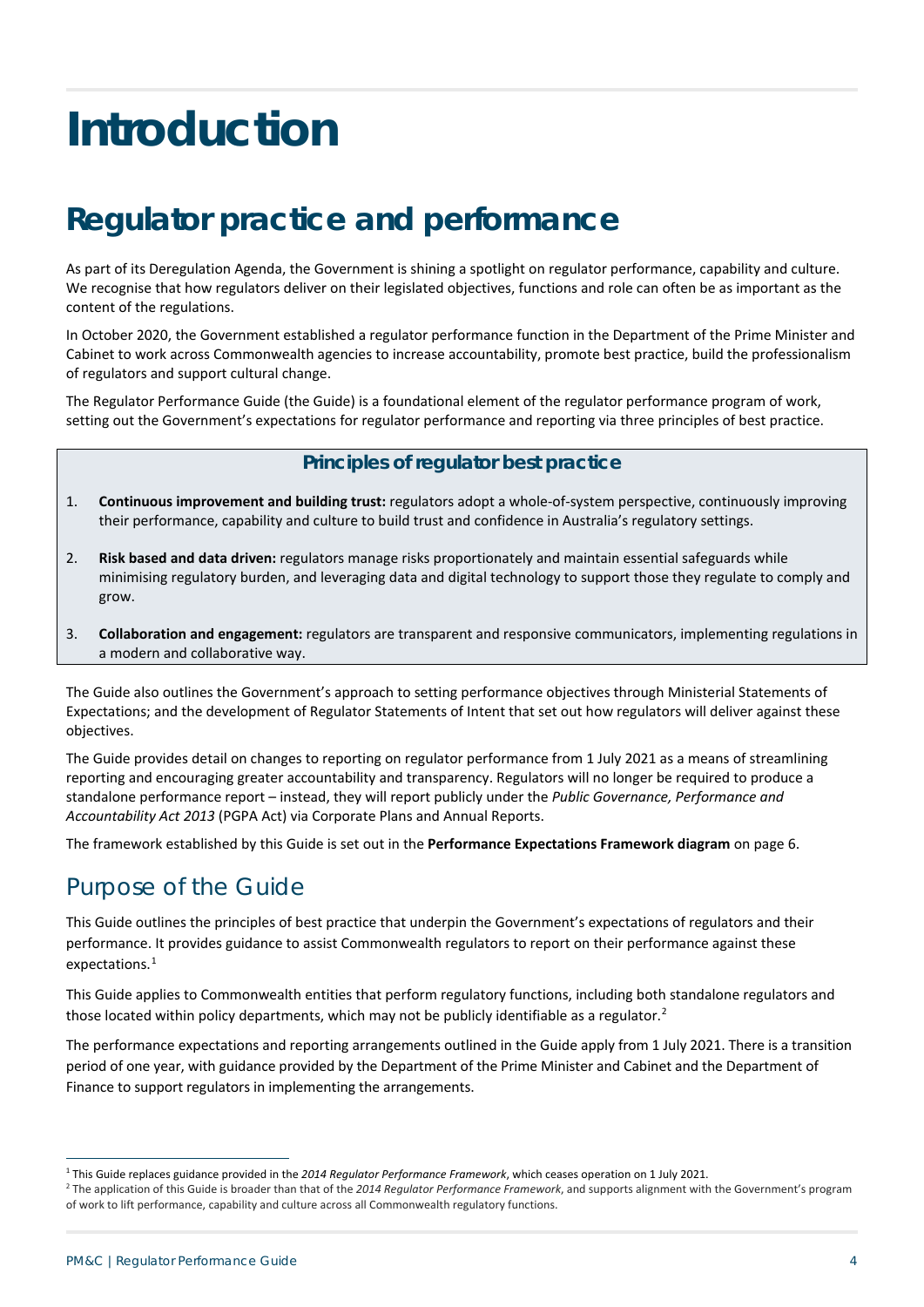This Guide is supplemented by information on th[e Deregulation Agenda](https://deregulation.pmc.gov.au/priorities/regulator-best-practice-and-performance/library) website. The website includes frequently asked questions, case studies and user stories of regulator best practice, guidance and examples of performance measures, and guidance on Ministerial Statements of Expectations and Regulator Statements of Intent.

#### <span id="page-5-0"></span>Application of the Guide

This Guide applies to Commonwealth entities that perform a regulatory function. Regulatory functions may include administering (e.g. providing approvals, making operational rules about, handling complaints on), monitoring, promoting compliance with and enforcing regulation.

The Australian Government Guide to Regulatory Impact Analysis defines regulation as "Any rule endorsed by government where there is an expectation of compliance." Rules can take many forms, not all of them the 'black-letter' kind.

Regulatory functions are exercised across a range of governance arrangements and structures. They may be located within Commonwealth entities not publicly identifiable in their own right as a regulator, and may also hold responsibility for other, non-regulatory functions. This Guide will use the term 'regulator' to refer to identifiable regulators and to entities with regulatory functions.

This Guide does not apply where:

- an entity is only responsible for the setting of policy, standards, the approval of grants or is a tribunal.
- the regulatory function is only to regulate Commonwealth agencies or employees.

Accountable Authorities under the PGPA Act should consider this information and determine the applicability of the principles as a component of their performance reporting under the PGPA Act requirements.

The Department of the Prime Minister and Cabinet can provide support to Commonwealth entities in considering whether they are undertaking regulatory functions.

#### <span id="page-5-1"></span>How to use the principles

Regulators should demonstrate in their performance reporting how they are meeting the Government's expectations as set out in this Guide.

Regulation is not a one-size-fits-all activity, and regulatory functions, resourcing and capabilities vary across Commonwealth entities. Regulators should draw on the principles to develop tailored performance monitoring and reporting processes and performance measures in consultation with their stakeholders that are appropriately scaled to their role, regulatory posture, specific legislative objectives, functions, role and environment.

Regulators are encouraged to develop their own performance measures to allow them to report against each principle, but with the flexibility to determine the extent to which the examples of best practice under each principle are relevant to their own performance.

Regulators are encouraged to adopt outcomes focussed performance measures to report on their performance, supplemented with case studies and user stories where appropriate. This does not preclude a regulator from including input or activity-based indicators if relevant to performance; however, these should be used in combination with outcome indicators to provide a cohesive picture of performance. Where reasonably practicable, a mix of qualitative and quantitative performance measures should be used.

Further guidance on the application of outcomes-focused performance reporting for regulators including examples is available on th[e Deregulation Agenda](https://deregulation.pmc.gov.au/priorities/regulator-best-practice-and-performance/library) website. In developing performance information, regulators should also refer to the Department of Finance's Resource Management Guide 131 on *[Developing good performance information](https://www.finance.gov.au/government/managing-commonwealth-resources/developing-good-performance-information-rmg-131#-3-requirements-for-performance-measures-)*.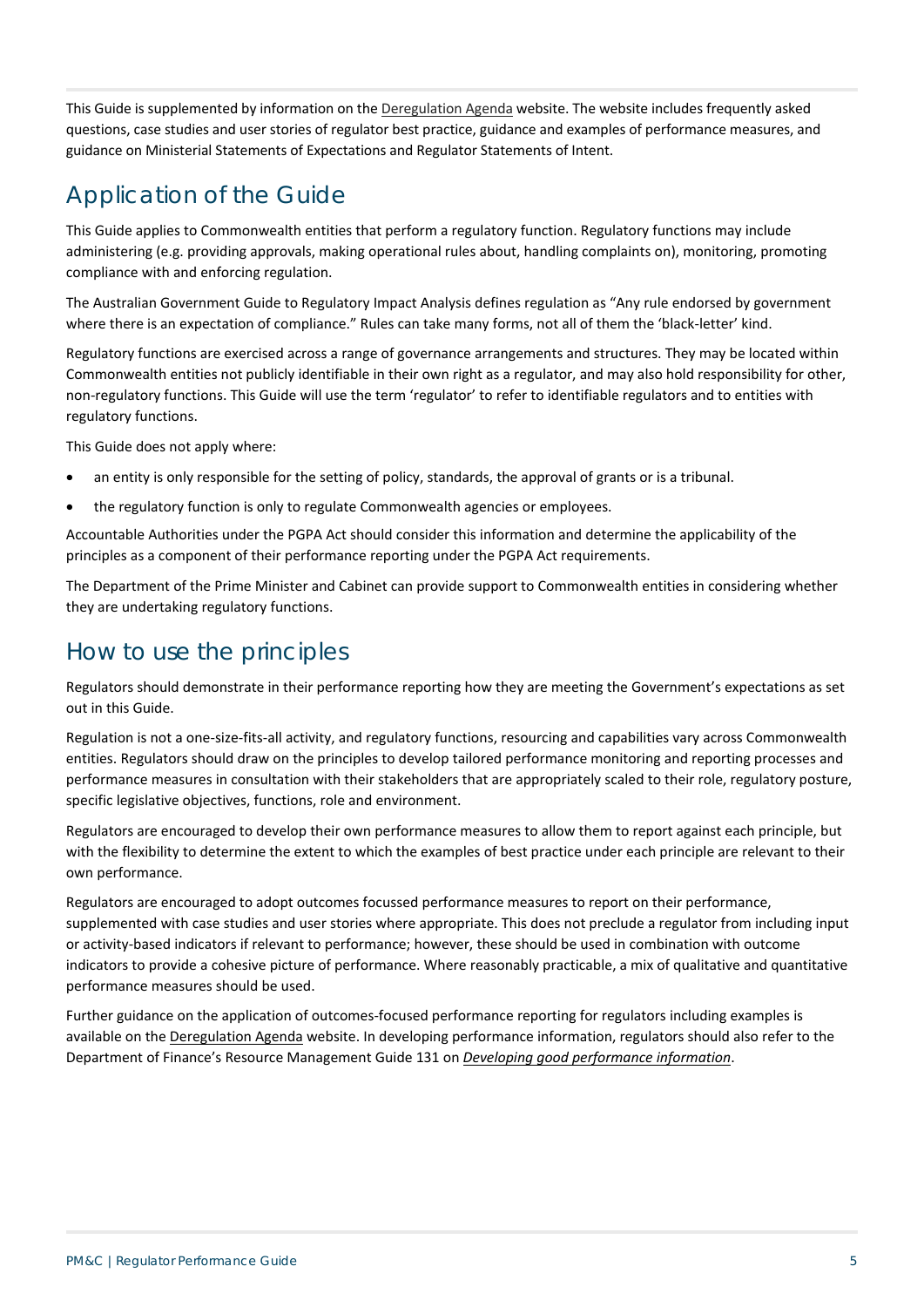### PERFORMANCE EXPECTATION FRAMEWORK

Embedding a continuous improvement approach

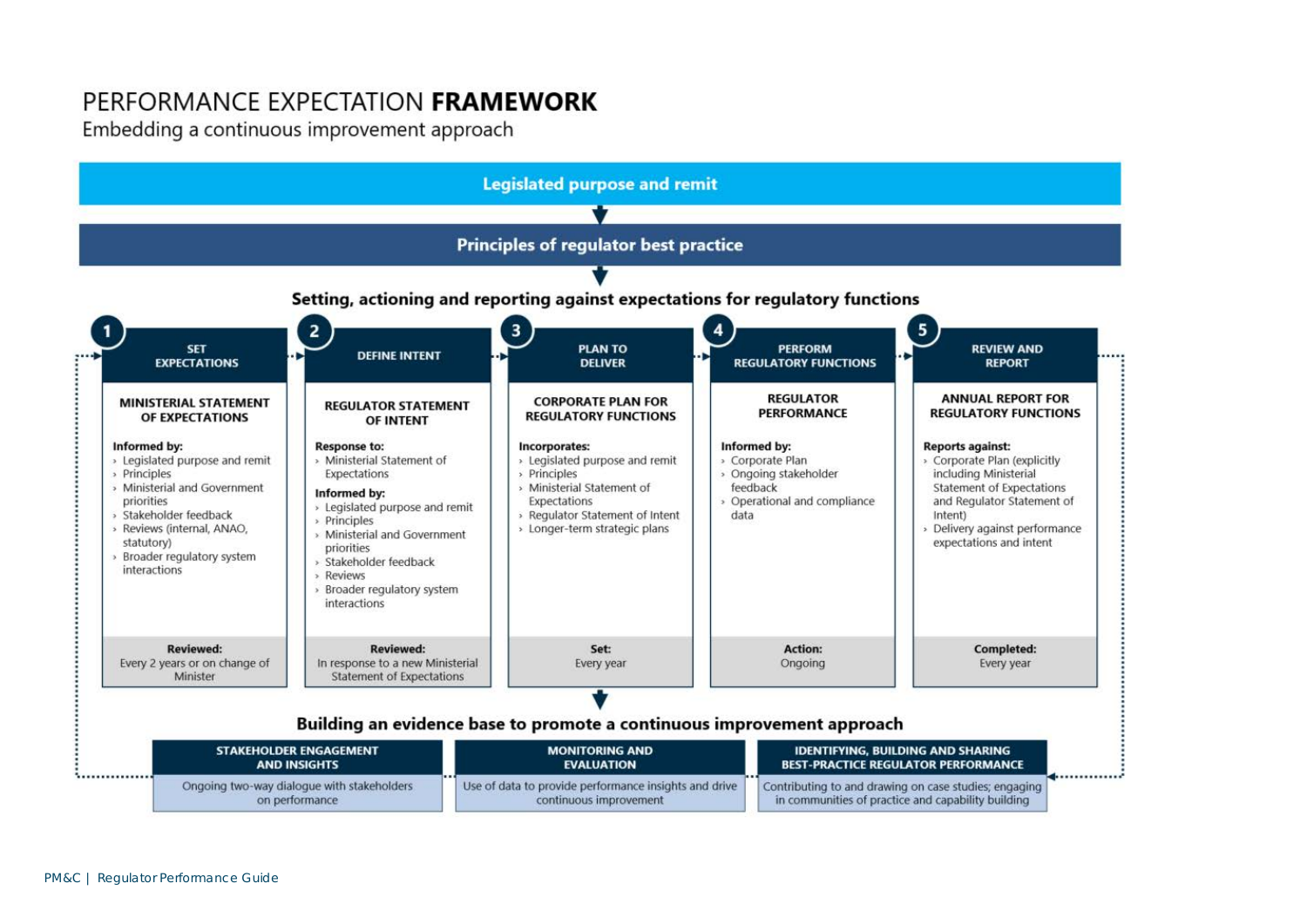## <span id="page-7-0"></span>**Principle 1: Continuous improvement and building trust**

### Regulators adopt a whole-of-system perspective, continuously improving their performance, capability and culture to build trust and confidence in Australia's regulatory settings.

The Government expects all regulators to commit to continuous improvement in their processes, governance and capabilities, and identify and develop organisational values and a positive culture that supports best practice.

Regulators should seek to improve how they exercise their powers and deliver their legislated functions, while remaining flexible and responsive to changing circumstances. Regulators should take into account and respond to community expectations of good regulatory practice to build trust and public confidence in their operations and in Australia's regulatory system.

Regulators should have in place methodologies to understand the costs, impact and outcomes of regulation and collect evidence of this at a system-wide level, using insights to support and drive improved outcomes.

Best practice requires that regulators consider, and aim to improve on, the combined regulatory burden of governments on business and the community. Regulators should take a whole-of-system perspective, building and maintaining collaborative relationships with other regulators to develop a shared understanding of respective roles and responsibilities, and identify gaps and areas of overlap.

In practical terms, a commitment to continuous improvement and building trust means regulators:

- have well-defined, communicated and embedded organisational values and culture that articulate the type of regulator and regulatory posture they seek to adopt—such as through the development of cultural or values statements
- actively build staff capability, including ensuring staff have relevant knowledge of the regulatory craft and the industry they regulate, and have the capacity and are empowered to identify and implement improved practices
- have in place transparent external accountability processes encouraging procedural fairness, accessibility and responsiveness that builds public trust and confidence in the performance of their regulatory functions—such as easy to access and transparent complaints and feedback handling procedures, and, where appropriate, publishing processing times
- hold themselves to account through internal accountability processes that foster a culture of continuous improvement and reflection—such as holding rigorous ex-post reviews of regulatory actions to identify learnings and explore opportunities for improvement, and regular reviews of operating procedures
- undertake regular and independent performance reviews and take ownership of and respond to recommendations of external reviews of their performance, such as those conducted by the Australian National Audit Office
- provide clear information about the rationale for compliance costs and actively engage with stakeholders to identify solutions to avoid or reduce unnecessary costs
- seek guidance from the Department of Finance on the application of user charging (cost recovery) arrangements, ensuring these align with the Australian Government Charging Framework (see Resource Management Guide 302 – Australian Government Charging Framework)
- take a broad perspective of the regulatory environment, including conducting environmental scans and considering best practice examples from other jurisdictions and regulatory systems
- identify and minimise duplication, and harmonise activities with other regulators to achieve better regulatory outcomes, including establishing clear operational scopes, sharing intelligence and producing common guidance where appropriate, providing clarity, and reducing the overlapping compliance burden on business and individuals
- actively share learnings and insights by participating in communities of practice, engaging with other regulators and stakeholders to reflect on best practice and lessons learned, including failures.

Case studies and example performance measures highlighting best practice performance in continuous improvement and building trust are published on th[e Deregulation Agenda](https://deregulation.pmc.gov.au/priorities/regulator-best-practice-and-performance/library) website.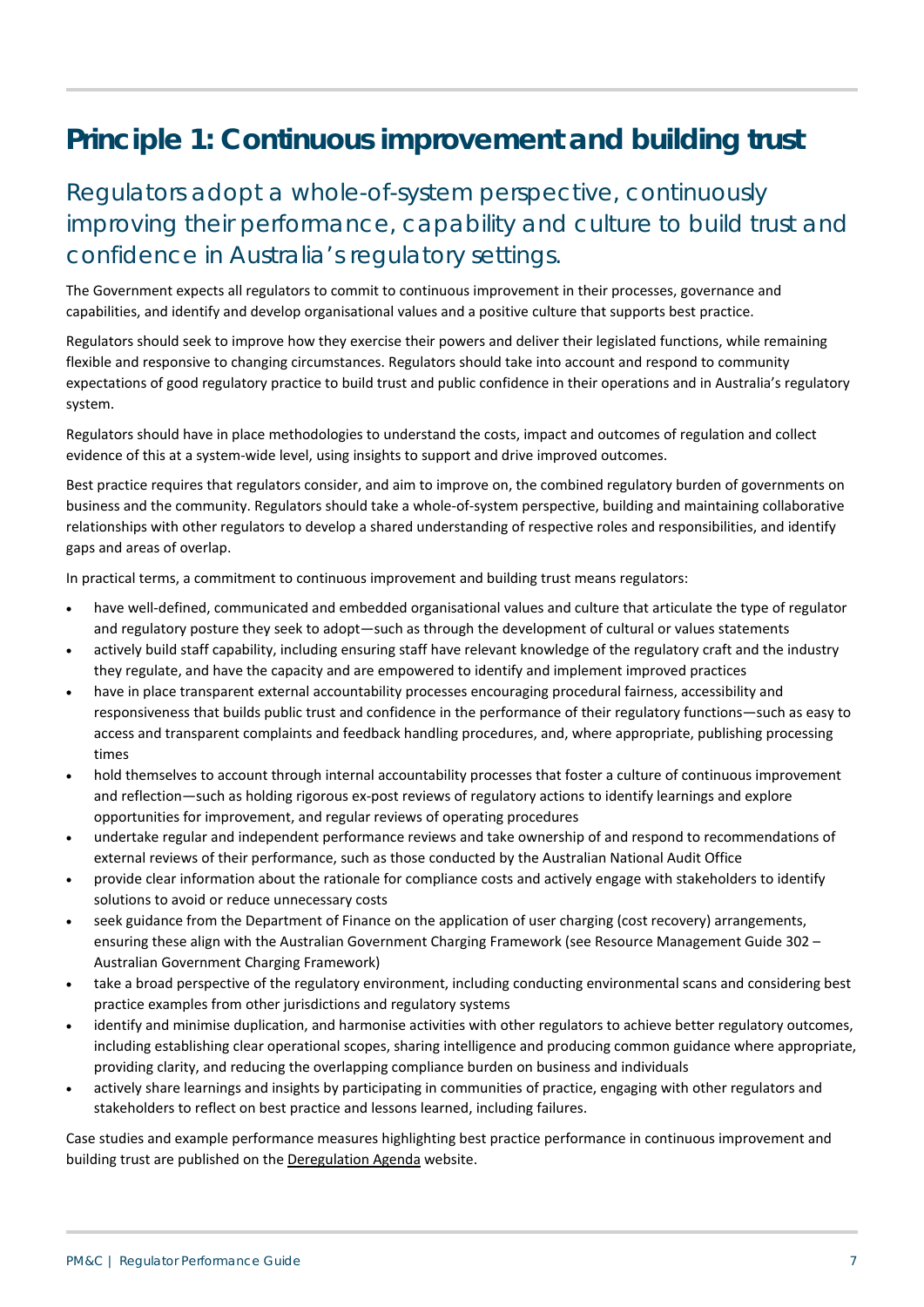## <span id="page-8-0"></span>**Principle 2: Risk based and data driven**

Regulators manage risks proportionately and maintain essential safeguards while minimising regulatory burden, and leveraging data and digital technology to support those they regulate to comply and grow.

The Government expects regulators to weigh the efficiency and cost-effectiveness of their regulatory actions, seeking to impose the least burden on those that are regulated while maintaining essential safeguards.

Best practice regulators take a risk based approach to operational policy development, administration and enforcement activities, and are informed by data, evidence and intelligence. A risk based approach allows a regulator to properly assess the risks of non-compliance and respond in a proportionate way to the harm being managed. Tolerances may be deliberately tight where there are, for example, risks to human life.

Strategic management of risk can also improve efficiency by prioritising resources to the areas of highest risk, and increase compliance by focusing limited resources on the areas of the greatest risk of non-compliance. It can also reduce the overall compliance and cost burden by minimising Government intervention where the risks are relatively low.

Data and digital technology can be leveraged to help regulators better understand and manage risks. This requires building capability and having the right infrastructure to support effective data use and digital literacy. Regulators should also consider opportunities to collaborate with other regulators and across Government agencies to use existing data and digital solutions to minimise regulatory burden and cost.

Regulators should consider where compliance could be streamlined and, where appropriate, consider the business practices of regulated entities, allowing them to adopt innovative approaches to meet their obligations.

Regulators should also continually monitor the environment they operate to ensure regulatory approaches keep pace with changes in technology, industry practices and community expectations, and effect change accordingly.

Adopting a risk based and data driven approach means regulators:

- consider the risks, cost effectiveness and impact of regulatory action, both before and after the regulatory action has commenced
- build staff and organisational data capability and digital literacy, drawing on expertise to support effective use, including regulatory technology (RegTech) solutions
- use intelligence and data, including data points such as enterprise size, to inform a risk based approach to compliance and enforcement
- maintain a compliance and enforcement strategy that articulates the regulator's approach to risk and how this informs decision-making, publishing where appropriate
- actively monitor and plan for risks of market changes and new business models that may have flow-on effects for operations, including those on the edge of, or just outside, a regulator's legal objectives, functions and role
- modify their regulatory approach to encourage voluntary compliance where appropriate and focus compliance and enforcement activity where risks and impact of harm are greatest
- commit to publish the data they hold and share data across regulators where permitted and appropriate
- take into account the cumulative burden of regulations, including the impact on smaller businesses and sole traders, when establishing and implementing processes
- seek to achieve their objectives while ensuring that economic outcomes, such as impacts on competition, innovation and growth, are explicitly considered in implementation
- are receptive to diverse views about implementation of regulation, while ensuring the integrity of the regulatory system.

Case studies and example performance measures highlighting best practice performance in risk based and data driven behaviours are published on the [Deregulation Agenda](https://deregulation.pmc.gov.au/priorities/regulator-best-practice-and-performance/library) website.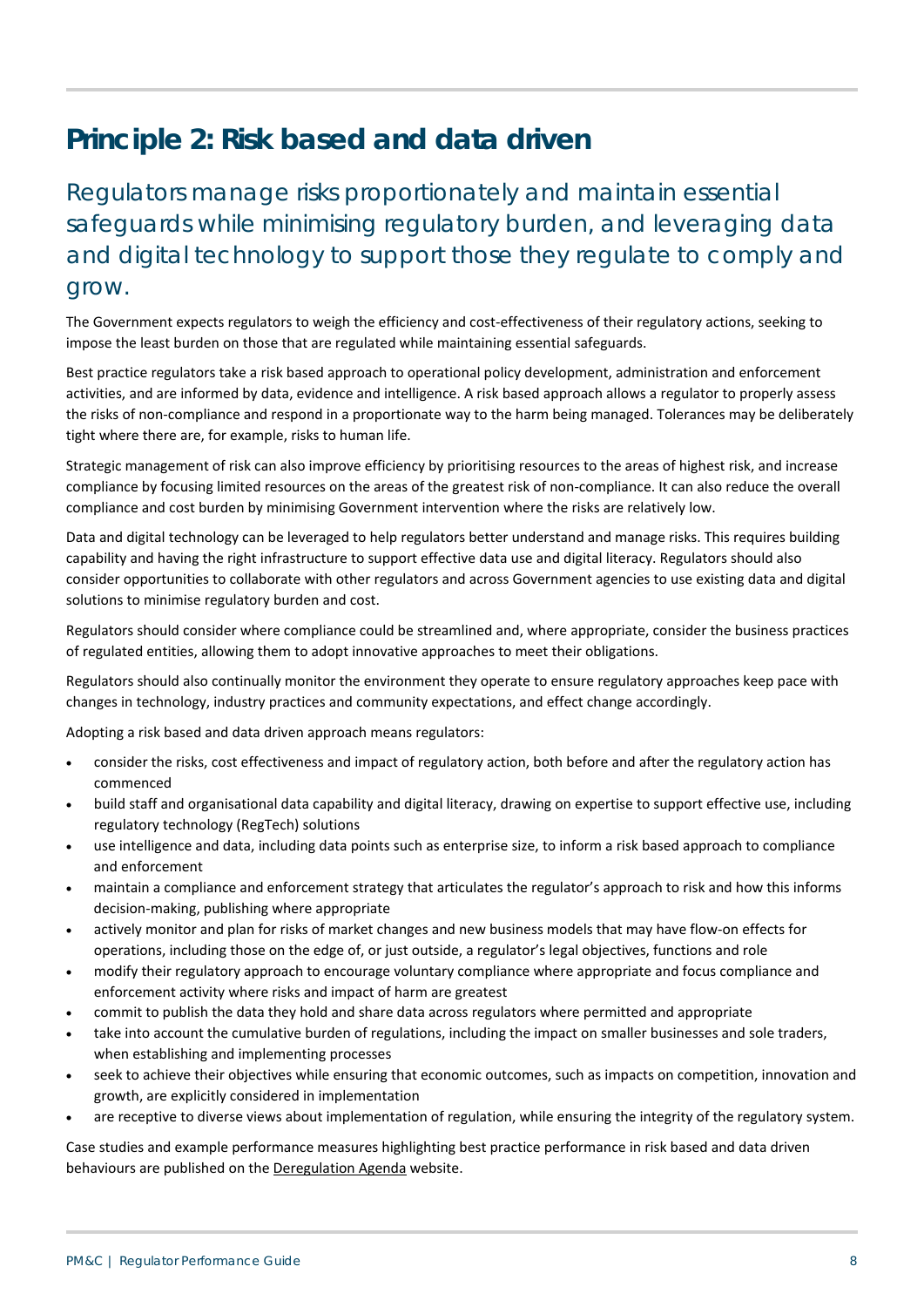## <span id="page-9-0"></span>**Principle 3: Collaboration and engagement**

#### Regulators are transparent and responsive communicators, implementing regulations in a modern and collaborative way.

Best practice regulators are transparent, open and responsive to feedback on how they operate, engaging in genuine two-way dialogue with stakeholders and the broader community on their performance.

Transparency in process supports community trust by demonstrating a regulator's priorities and integrity. Regulators should clearly communicate regulatory processes and be transparent about the decision-making criteria.

Genuine consultation processes are in place to ensure that stakeholders are engaged in essential decisions that involve them, with critical information shared in a timely way. Best practice regulators have established processes to provide the public with opportunities to provide feedback on operational regulatory design, including co-design of solutions where appropriate.

This Guide does not impose a requirement for regulators to validate performance reporting with stakeholders, as was included under the previous 2014 Regulator Performance Framework. However, the expectation is that this annual requirement is superseded by more regular, meaningful dialogue with relevant stakeholders on the development and reporting of performance measures.

In practical terms, demonstrating collaboration and engagement means regulators:

- engage genuinely and regularly with stakeholders, including regulated entities, other regulators and the community, including on the development of and reporting against meaningful performance measures
- seek out real time stakeholder feedback to inform regulatory decisions, and loop back in a timely way on outcomes
- offer a range of consultation mechanisms to ensure small businesses, sole traders and the wider community are able to easily engage and provide feedback
- establish processes that enable meaningful and timely stakeholder engagement by providing early notification of operational changes
- provide guidance and information that is relevant, clear, concise and easily accessible to help regulated entities understand their obligations and responsibilities to encourage voluntary compliance
- are transparent in their decision-making and, where possible, provide reasons for regulatory decisions or share anonymised compliance or enforcement 'case summaries'
- implement innovative approaches in considering regulatory or policy issues such as 'regulatory sandboxes'.

Case studies and example performance measures highlighting best practice performance in collaboration and engagement are published on th[e Deregulation Agenda](https://deregulation.pmc.gov.au/priorities/regulator-best-practice-and-performance/library) website.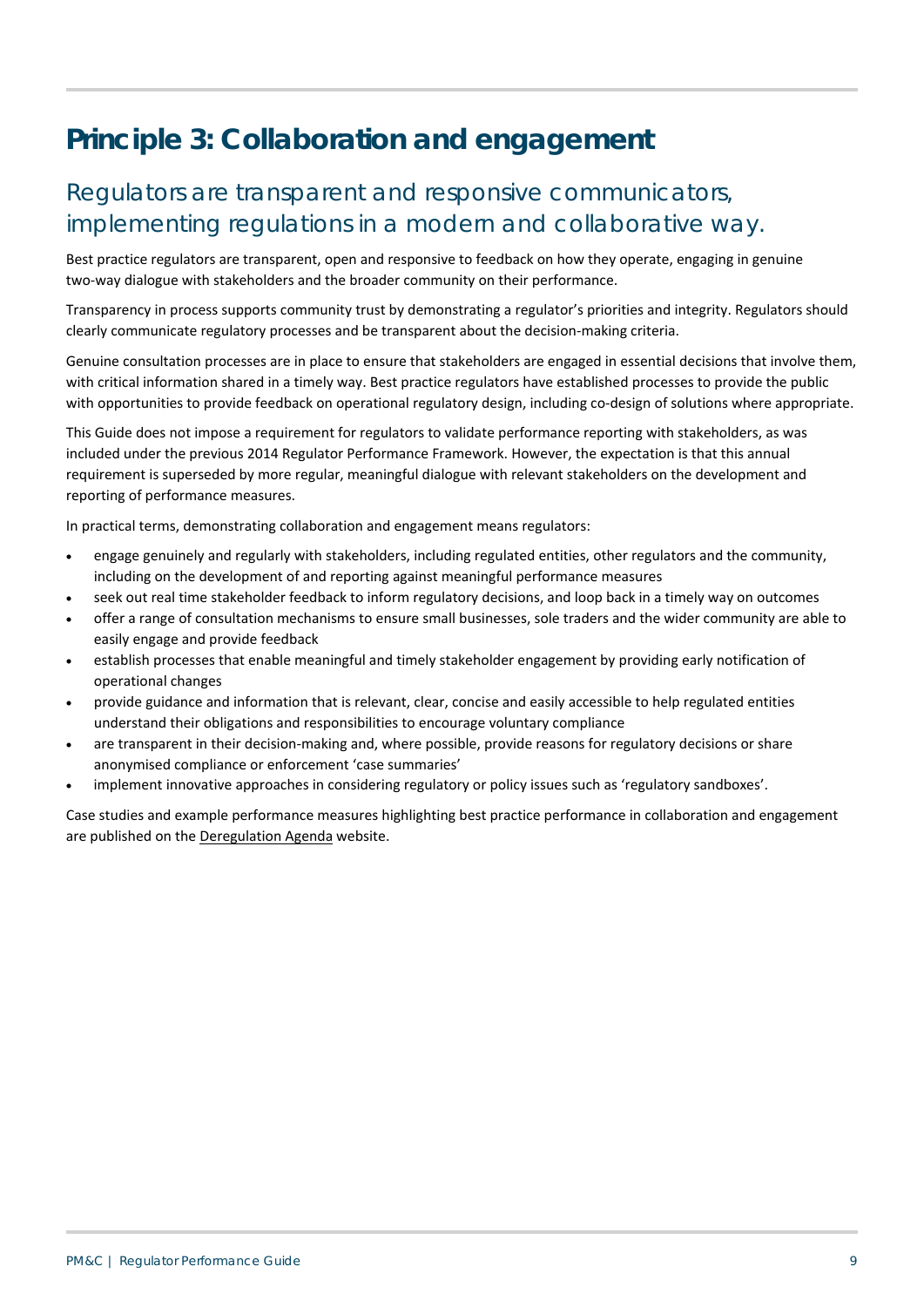## <span id="page-10-0"></span>**Other elements of the performance framework**

#### <span id="page-10-1"></span>Performance reporting as part of PGPA Act requirements

The PGPA Act and the *Public Governance, Performance and Accountability Rule 2014* (PGPA Rule) set out the Government's governance and accountability arrangements for Commonwealth entities.

**From 1 July 2021, entities with regulatory functions will no longer be required to produce a standalone performance report as required under the previous 2014 Regulator Performance Framework. Instead regulator performance reporting should be incorporated into an entity's reporting processes (with a focus on the corporate plan[3](#page-10-3) and annual report – including annual performance statement[4](#page-10-4) ), as required under the PGPA Act and PGPA Rule.** 

This change will support greater transparency and accountability of regulator performance by requiring the inclusion of this information in a consistent location for all regulators, and in reports subject to the scrutiny of the Parliament and the Auditor General. It also reduces duplication in regulator performance reporting. Further information is available on th[e Deregulation](https://deregulation.pmc.gov.au/priorities/regulator-best-practice-and-performance/regulator-performance-guide)  [Agenda](https://deregulation.pmc.gov.au/priorities/regulator-best-practice-and-performance/regulator-performance-guide) website.

To support entities in reporting on regulator performance, the first year of reporting under these arrangements will be a transitional year. During this time, entities may wish to fully adopt the reporting requirements outlined in this Guide or continue existing processes, for example, to prepare a Regulator Performance Framework report as a supplement to content in corporate plans and annual reports. It is open to the Accountable Authority for each entity to consider how it could most appropriately account for, and report against, its performance for this transitional period prior to the requirements coming into effect.

#### **Transition to reporting approach**

Entities may use the transitional year commencing 1 July 2021 to decide how to most appropriately embed the Guide in undertaking and reporting on performance for their organisation. Post the transition year, it is expected that:

- for corporate plans prepared for the 2022-23 reporting period, entities with regulatory functions should include performance information in respect to their regulatory functions, with reference to the best practice principles.
- for annual reports prepared for 2022-23 reporting period, entities should reconcile performance outcomes in their Annual Performance Statements, with reference to the best practice principles.

#### <span id="page-10-2"></span>Ministerial Statements of Expectations and Regulator Statements of Intent

While regulators are often operationally independent of government, this does not mean independent of expectations or guidance about how they fulfil their statutory roles. Commonwealth regulators are typically accountable to the Parliament, including through Senate Estimates and ANAO scrutiny.

The Executive Government will also set out its guidance through Ministerial Statements of Expectations. These Statements are issued by the responsible Minister to a regulator or an entity with regulatory functions, to provide greater clarity about government policies and objectives relevant to the regulator's statutory objectives and how it conducts its operations.

The regulator responds to a Ministerial Statement of Expectations with a Regulator Statement of Intent that, in turn, identifies how it will deliver on the Government's expectations.

Ministerial Statements of Expectations should be issued or refreshed every two years for all Commonwealth entities with regulatory functions, or earlier if there is a change in Minister, change in regulator leadership, or significant change in Commonwealth policy.

 $\overline{a}$ 

<span id="page-10-3"></span><sup>3</sup> RMG No. 132: Corporate plans for Commonwealth entities

<span id="page-10-4"></span><sup>4</sup> RMG No. 136: Annual reports for non-corporate Commonwealth entities; and RMG 135: Annual reports for corporate Commonwealth entities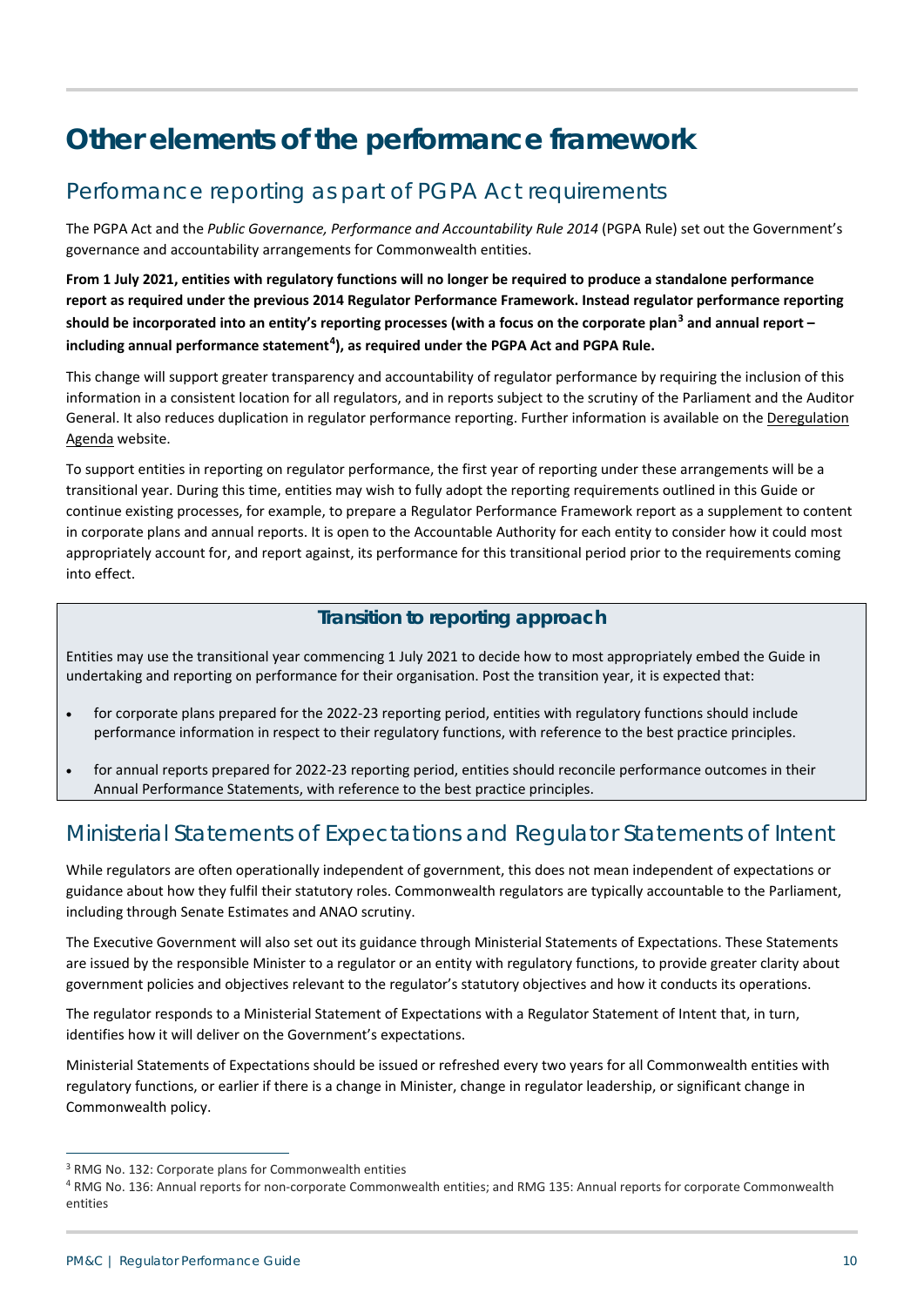These Statements should include:

- consideration of the economic and social environment in which the regulator operates, and the Government's policy objectives and priorities, including the Deregulation Agenda
- strategic direction (to the extent allowed by legislation) on the conduct of the regulator, its role, and how the regulator should engage with business, the community, other regulators and policy agencies including the states and territories
- the expectation that regulators act in accordance with best practice, embedding the Government's principles of regulator best practice currently being developed, and striving for continuous improvement against these principles
- how the responsible Minister proposes to engage with the regulator, including undertakings on how the Minister will help provide an enabling environment for the regulator to consistently implement best practice
- a request that the regulator responds via a Regulator Statement of Intent, outlining how it will deliver on the Minister's expectations.

As best practice, Ministers should work closely with their Secretaries and heads of Regulators in developing these Statements as part of an ongoing productive and close partnership.

Regulators should integrate these Statements into performance reporting as required under the PGPA Act and as part of a corporate plan and/or annual report. These Statements should be made publicly available on regulator websites and on transparency.gov.au as part of a corporate plan and/or annual report.

The Department of the Prime Minister and Cabinet will monitor the publication of these statements, and link to statements on the [Deregulation Agenda](https://deregulation.pmc.gov.au/priorities/regulator-best-practice-and-performance/regulator-performance-guide) website.

The Department of the Prime Minister and Cabinet is working with agencies and Ministers to support the issuing or refreshing of these Statements. Further information is available on th[e Deregulation Agenda](https://deregulation.pmc.gov.au/priorities/regulator-best-practice-and-performance/ministerial-statements-expectations-and) website.

## <span id="page-11-0"></span>**Accountability and supplementary initiatives**

The Guide is supplemented by other initiatives under the regulator performance program of work that support regulators to embed best practice and demonstrate performance that meets the Government's expectations.

- *Benchmarking*: Accountability and transparency are core elements supporting regulator best practice. Benchmarking regulator performance through an independent survey of business and the community – to be piloted in late 2021 – will offer a stakeholder perspective on how regulators are performing against the best practice principles, using a set of common questions. The pilot's success will inform development of an annual survey. PM&C will work closely with stakeholders in designing and developing a robust survey that will support regulator performance.
- *Leadership and culture*: Commonwealth Secretaries are already asked to report every six months to the Secretaries Board on their actions to improve implementation of regulatory settings. In addition, the new Regulator Leadership [Cohort](https://deregulation.pmc.gov.au/priorities/regulator-best-practice-and-performance/regulator-leadership-cohort) provides Commonwealth Secretaries with a regulators' perspective on the program of work to lift regulator performance, capability and culture. The Cohort comprises heads of regulators and senior department leaders responsible for significant regulatory functions. Cohort members bring expertise and ideas to help address roadblocks, and drive recommended actions and the cultural change required to support best practice performance.
- *Capability*: Working with the Australian Public Service Commission and the Department of Agriculture, Water and the Environment to deliver the Regulator Training Pilot. The Pilot, announced in the 2020-21 Budget, is designed to lift the capability and performance of agricultural export regulators, and will also lay a foundation for upskilling and professionalisation of other APS regulators and help drive cultural change.
- *Showcasing and sharing existing best practice*: Developing a library of practical case studies and reference material on th[e Deregulation Agenda](https://deregulation.pmc.gov.au/priorities/regulator-best-practice-and-performance/library) website to share best practice against the Regulator Performance Guide; and supporting agencies to establish regulator communities of practice to share lessons learned and collectively solve problems.

Further detail and updates on the regulator performance work program can be found on the [Deregulation Agenda](https://deregulation.pmc.gov.au/priorities/regulator-best-practice-and-performance) website.